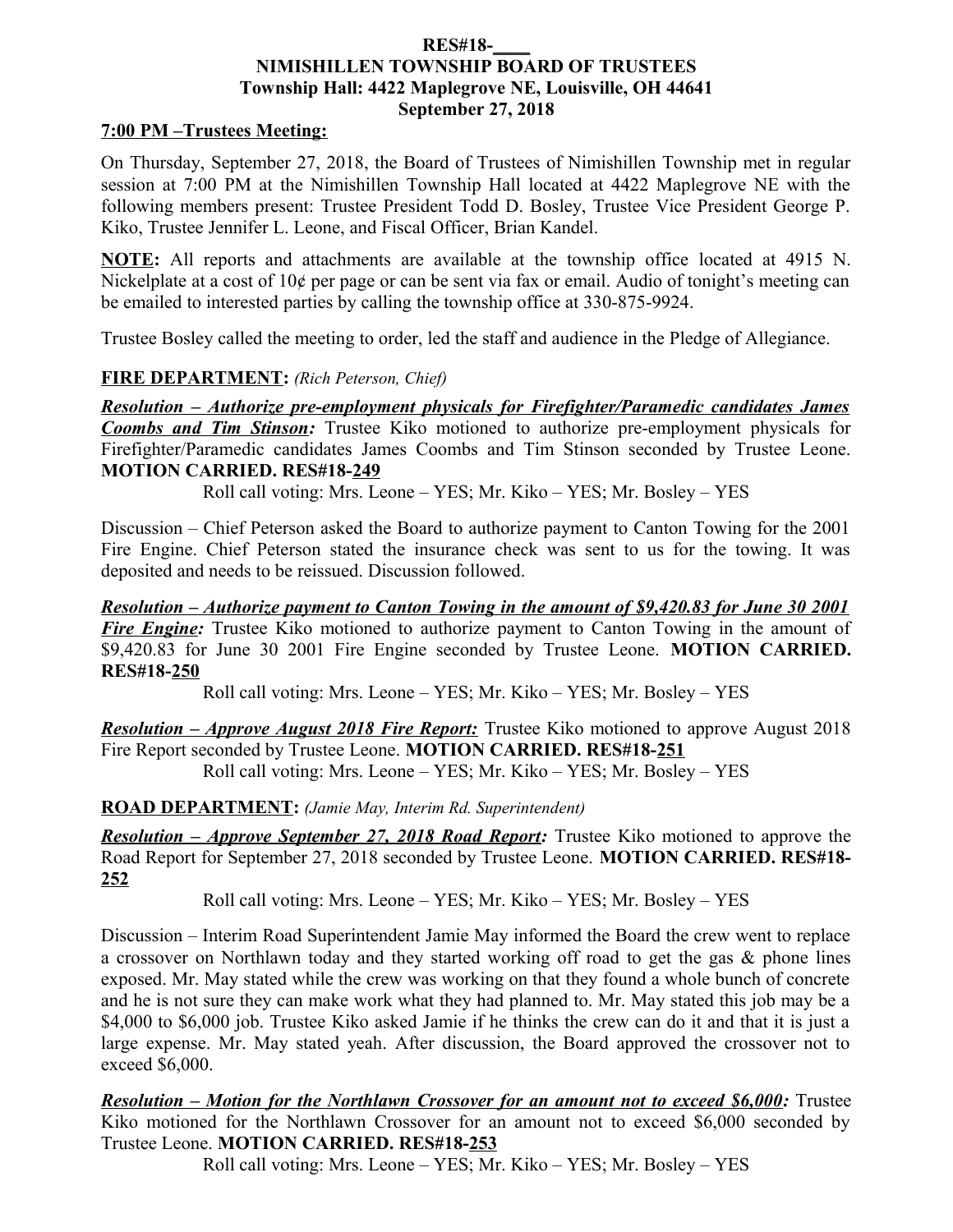*Trustees Minutes – 2018, September 27 (Cont.)*

**ZONING DEPARTMENT:** *(Jeff Shipman, Zoning Inspector)*

*Resolution – Approve September 27, 2018 Zoning Report:* Trustee Kiko motioned to approve the Zoning Report for September 27, 2018 seconded by Trustee Leone. **MOTION CARRIED. RES#18-254**

Roll call voting: Mrs. Leone – YES; Mr. Kiko – YES; Mr. Bosley – YES

Discussion – Zoning Inspector Jeff Shipman informed the Board he has been going over the codes for ditches and road right of ways. Discussion followed.

# **FISCAL OFFICER:** *(Brian Kandel)*

Discussion – Fiscal Officer Brian Kandel asked the Board to certify the 2018 Lighting District Tax Assessments for Tax Year 2018 to the Stark County Auditor. Discussion followed.

*Resolution – Certify 2018 Lighting District Tax Assessments for Tax Year 2018 to be collected in 2019:* Trustee Kiko motioned Certify 2018 Lighting District Tax Assessments for Tax Year 2018 to be collected in 2019 seconded by Trustee Leone. **MOTION CARRIED. RES#18-255** Roll call voting: Mrs. Leone – YES; Mr. Kiko – YES; Mr. Bosley – YES

# **CONCERNS OF CITIZENS:**

**Dawne Friedman of 5362 Francesca** stepped to the podium regarding:

• Zoning Concern – parking  $&$  storage of vehicles

Discussion – Ms. Friedman expressed to the Board and Zoning Inspector Jeff Shipman of her concerns about a trailer/camper like structure at her neighbor's property. Discussion followed.

*Donna Fuller of 5857 Rosedale* stepped to the podium regarding:

- \$20,000 for Francesca
- Changes to the Fencing section of the Zoning Book

Discussion – Ms. Fuller held a discussion with the Board about the \$20,000 last was set aside for Francesca from 2007. Ms. Fuller asked Zoning Inspector Jeff Shipman when will the changes be made about fencing in the Zoning book. Mr. Shipman stated once it is approved by the Board it will be posted on the website. Discussion followed.

*Jim Duplain of 4320 Swallen* stepped to the podium regarding:

- Compliment Jamie & the paving of Swallen
- Complaint large tree on neighbor's property
- $\bullet$  High grass complaint 4344 Swallen

Discussion – Mr. Duplain complimented Interim Road Superintendent Jamie May on the paving of Swallen. Mr. Duplain expressed his concern to the Board and Zoning Inspector Jeff Shipman about a large tree on his neighbor's property and about high grass. Discussion followed.

*Alice Allman of 5951 Schloneger.* stepped to the podium regarding:

• Neighbor concern

Discussion – Ms. Allman informed the Board that the neighbor's weeds have been cut but the wood hasn't moved. Ms. Allman held a discussion with the Board and Zoning Inspector Jeff Shipman about her mailbox being knocked down by her neighbor. Discussion followed.

**TRUSTEES:** *(George Kiko, Jennifer Leone, Todd Bosley)*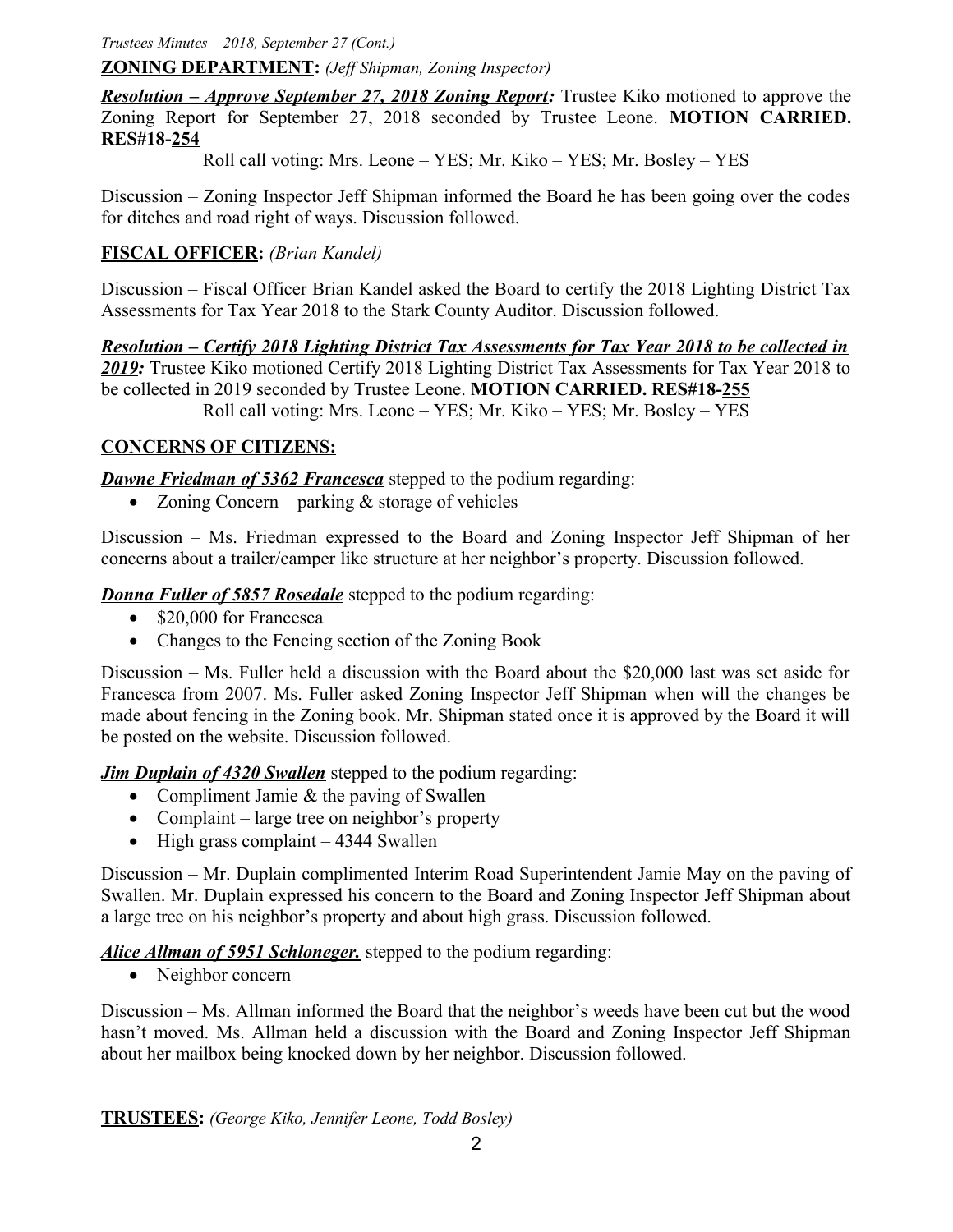#### *Trustees Minutes – 2018, September 27 (Cont.)*

Discussion – Trustee Bosley stated the Board held a Work Session out on Francesca and looked at the situation to come up with at least an idea of what the Board thought would be good fit for the situation. The Board held a discussion with Interim Road Superintendent Jamie May regarding the quote he provided them for the installation of pipe in the driveways only of 2 properties on Francesca. *(Copy attached)* After much discussion, the Board asked Jamie to get a quote to pipe from Leone across those 3 properties for the next meeting.

Discussion – The Board held a discussion about closing the Township Administrative Office on Friday, November 23, 2018, which is the Friday after Thanksgiving. The Board agreed but the employees must use their paid time off.

 *Resolution – Close Township Administrative Office on Friday, November 23, 2018:* Trustee Kiko motioned to Close Township Administrative Office on Friday, November 23, 2018 seconded by Trustee Leone. **MOTION CARRIED. RES#18-256**

Roll call voting: Mrs. Leone – YES; Mr. Kiko – YES; Mr. Bosley – YES

Discussion – Before the Board entered into Executive Session, Trustee Bosley would like to give credit to Trustee Leone and Jim Renie for resolving the issue on Brookside. Discussion followed.

*Resolution – Enter into Executive Session:* Trustee Kiko motioned to enter into executive session from this regular meeting as authorized under O.R.C. 121.22(G)(1) Personnel Matters to consider appointment, employment, dismissal, discipline, promotion, demotion, or compensation of a public employee at 7:46 p.m. seconded by Trustee Leone. **MOTION CARRIED. RES#18-257** Roll call voting: Mrs. Leone – YES; Mr. Kiko – YES; Mr. Bosley – YES

*Resolution – Return from Executive Session:* Trustee Bosley motioned to return from executive session at 8:05 p.m. seconded by Trustee Kiko. **MOTION CARRIED. RES#18-258** Roll call voting: Mrs. Leone – YES; Mr. Kiko – YES; Mr. Bosley – YES

No action was taken upon return from executive session.

Discussion – Trustee Bosley stated he would like to schedule time prior to the next meeting for Board of Zoning Appeals & Commission Interviews. After discussion, the Board decided to hold interviews at 6:30 p.m. prior to the next meeting on October 11, 2018.

*Resolution – Meeting for Interviews at 6:30 p.m. for Zoning Board: Trustee Kiko motioned for* meeting for Interviews at 6:30 p.m. for Zoning Board seconded by Trustee Leone. **MOTION CARRIED. RES#18-259**

Roll call voting: Mrs. Leone – YES; Mr. Kiko – YES; Mr. Bosley – YES

*Resolution – Approve Minutes for September 12, 2018 Work Session:* Trustee Kiko motioned to approve the written minutes for September 12, 2018 Work Session seconded by Trustee Bosley. **MOTION CARRIED. RES#18-260**

Roll call voting: Mrs. Leone – YES; Mr. Kiko – YES; Mr. Bosley – YES

*Resolution – Approve amended Minutes for September 13, 2018 Meeting:* **Trustee Kiko motioned** to approve the written amended minutes for September 13, 2018 Meeting seconded by Trustee Bosley. **MOTION CARRIED. RES#18-261**

Roll call voting: Mrs. Leone – YES; Mr. Kiko – YES; Mr. Bosley – YES